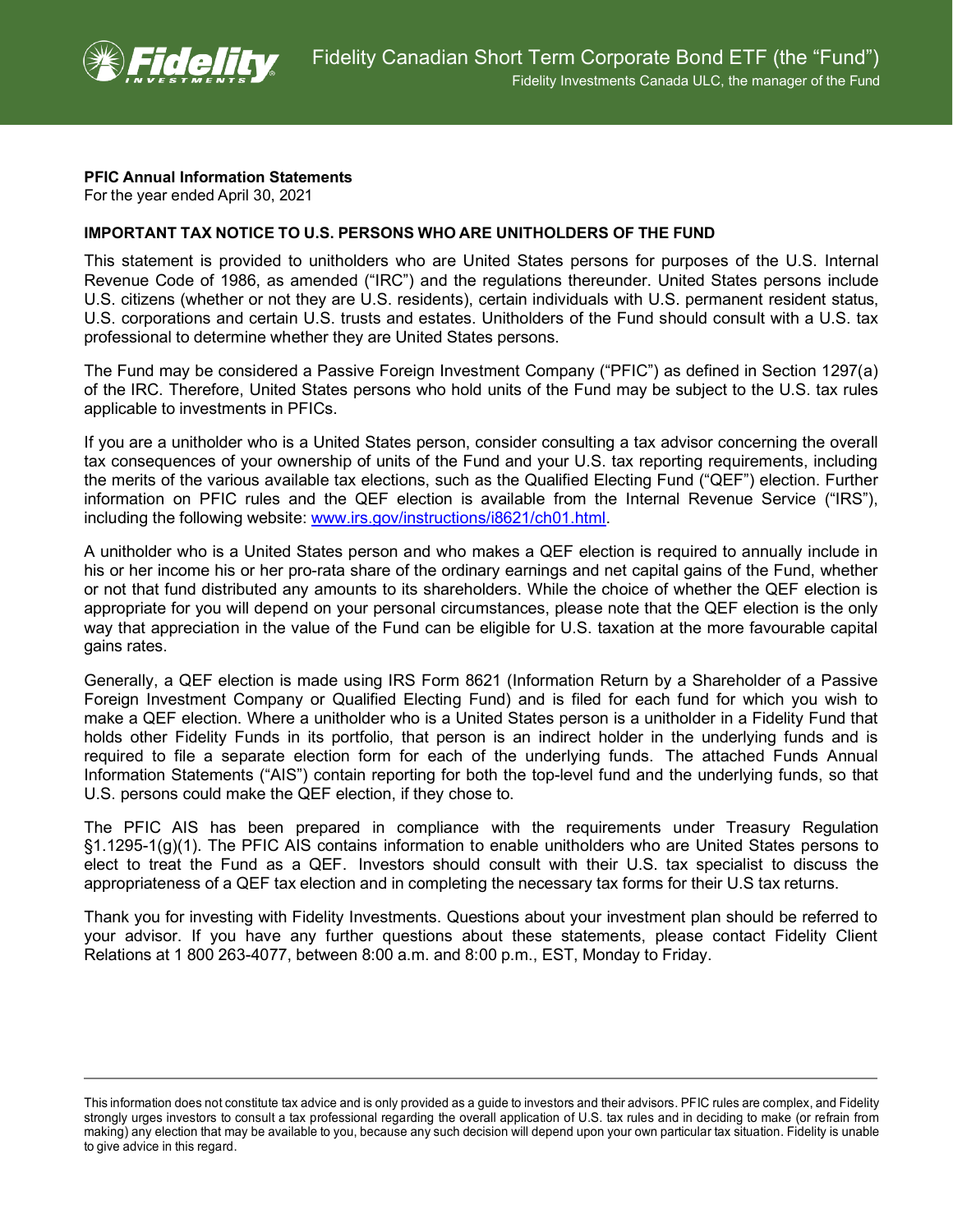

## **PFIC Annual Information Statements (US\$)**

For the Fund's PFIC taxation year ended April 30, 2021

- 1. This Information Statement applies to the PFIC taxation year of Fidelity Canadian Short Term Corporate Bond ETF (the "Fund") commencing on May 01, 2020 and ending on April 30, 2021.
- 2. The per-unit, per-day amounts of ordinary earnings and net capital gains of the Fund and it's lower-tier Fund(s) as applicable, for the period specified in paragraph (1) are provided in the table:

| <b>FIDELITY FUND HELD DIRECTLY</b>                               |                                       |                                      | <b>ORDINARY</b><br><b>EARNINGS \$</b>            | <b>NET CAPITAL</b><br><b>GAIN \$</b>         |
|------------------------------------------------------------------|---------------------------------------|--------------------------------------|--------------------------------------------------|----------------------------------------------|
| Fidelity Canadian Short Term Corporate Bond ETF                  |                                       |                                      | 0.00142068                                       | 0.00000000                                   |
| <b>FIDELITY LOWER-TIER FUNDS</b><br><b>HELD INDIRECTLY</b>       | <b>ORDINARY</b><br><b>EARNINGS \$</b> | <b>NET CAPITAL</b><br><b>GAIN \$</b> | <b>FUND'S U.S. TAX YEAR</b><br><b>COMMENCING</b> | <b>FUND'S U.S. TAX</b><br><b>YEAR ENDING</b> |
| <b>Fidelity Canadian Money Market</b><br><b>Investment Trust</b> | 0.00000118                            | 0.00000000                           | May 01, 2020                                     | April 30, 2021                               |

To determine your pro-rata share of the amounts of ordinary earnings and net capital gains of the Fund and each of its lower-tier fund(s) held directly and indirectly, as applicable, multiply the per-unit per-day amounts indicated above by the number of units of the Fund held and the number of days you held the units during the Fund's PFIC taxation year.

Here is an example to illustrate the calculation using the per-unit, per-day factors.

You own 100 units of Fund A from the period May 1, 2020 through October 31, 2020. You purchased an additional 100 units of Fund A on November 1, 2020. You did not sell any units of the Fund at any time during the year. Fund A has a PFIC taxation year end of April 30, 2021.

The Fund's ordinary earnings were \$0.001 per unit, per day.

Result: Your ordinary earnings for 2021 of the directly held fund are (\$0.001 \* 183 days \* 100) + (\$0.001 \*180 days\* 200) = \$54.30

Use the same calculation method in the example above, to determine your pro-rata share of the amounts of ordinary earnings and capital gains for any applicable lower-tier Fund(s).